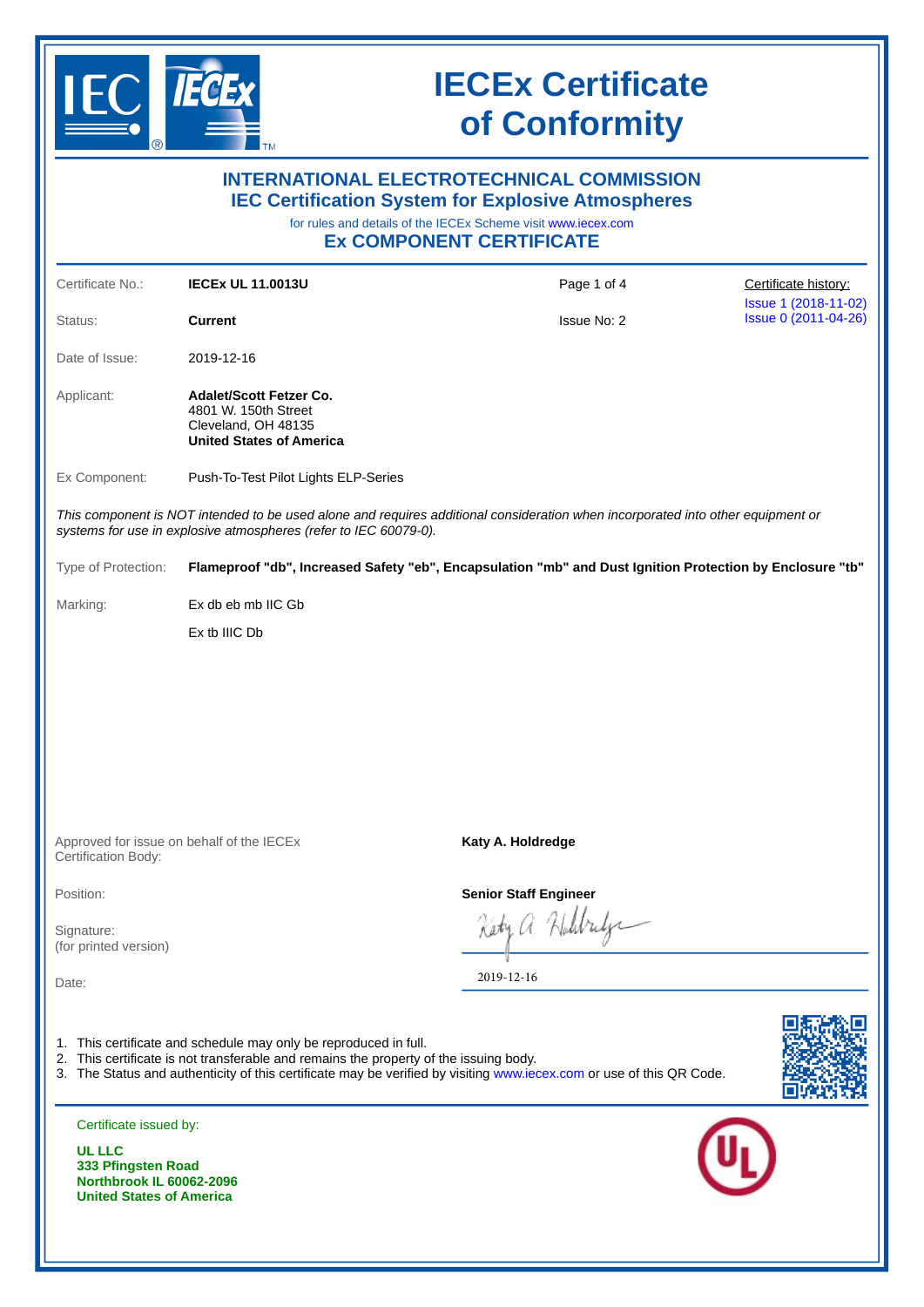

# **IECEx Certificate of Conformity**

| Certificate No.:                                                                                                                                                                                                                                                                                                                                                                                                                                                                                         | <b>IECEX UL 11.0013U</b>                                                                                                                                            | Page 2 of 4 |  |  |  |
|----------------------------------------------------------------------------------------------------------------------------------------------------------------------------------------------------------------------------------------------------------------------------------------------------------------------------------------------------------------------------------------------------------------------------------------------------------------------------------------------------------|---------------------------------------------------------------------------------------------------------------------------------------------------------------------|-------------|--|--|--|
| Date of issue:                                                                                                                                                                                                                                                                                                                                                                                                                                                                                           | 2019-12-16                                                                                                                                                          | Issue No: 2 |  |  |  |
| Manufacturer:                                                                                                                                                                                                                                                                                                                                                                                                                                                                                            | <b>Adalet/Scott Fetzer Co.</b><br>4801 W. 150th Street<br>Cleveland, OH 48135<br><b>United States of America</b>                                                    |             |  |  |  |
| Additional<br>manufacturing<br>locations:                                                                                                                                                                                                                                                                                                                                                                                                                                                                |                                                                                                                                                                     |             |  |  |  |
| This certificate is issued as verification that a sample(s), representative of production, was assessed and tested and found to comply with<br>the IEC Standard list below and that the manufacturer's quality system, relating to the Ex products covered by this certificate, was<br>assessed and found to comply with the IECEx Quality system requirements. This certificate is granted subject to the conditions as set out in<br>IECEx Scheme Rules, IECEx 02 and Operational Documents as amended |                                                                                                                                                                     |             |  |  |  |
| <b>STANDARDS:</b><br>The equipment and any acceptable variations to it specified in the schedule of this certificate and the identified documents, was found<br>to comply with the following standards                                                                                                                                                                                                                                                                                                   |                                                                                                                                                                     |             |  |  |  |
| IEC 60079-0:2011<br>Edition:6.0                                                                                                                                                                                                                                                                                                                                                                                                                                                                          | Explosive atmospheres - Part 0: General requirements                                                                                                                |             |  |  |  |
| "IEC 60079-1:2014-06 Explosive atmospheres - Part 1: Equipment protection by flameproof enclosures "d<br>Edition: 7.0                                                                                                                                                                                                                                                                                                                                                                                    |                                                                                                                                                                     |             |  |  |  |
| IEC 60079-18:2017<br>Edition:4.1                                                                                                                                                                                                                                                                                                                                                                                                                                                                         | Explosive atmospheres - Part 18: Protection by encapsulation "m"                                                                                                    |             |  |  |  |
| IEC 60079-31:2013<br>Edition:2                                                                                                                                                                                                                                                                                                                                                                                                                                                                           | Explosive atmospheres - Part 31: Equipment dust ignition protection by enclosure "t"                                                                                |             |  |  |  |
| IEC 60079-7:2017<br>Edition: 5.1                                                                                                                                                                                                                                                                                                                                                                                                                                                                         | Explosive atmospheres - Part 7: Equipment protection by increased safety "e"                                                                                        |             |  |  |  |
|                                                                                                                                                                                                                                                                                                                                                                                                                                                                                                          | This Certificate <b>does not</b> indicate compliance with safety and performance requirements<br>other than those expressly included in the Standards listed above. |             |  |  |  |
| <b>TEST &amp; ASSESSMENT REPORTS:</b><br>A sample(s) of the equipment listed has successfully met the examination and test requirements as recorded in:                                                                                                                                                                                                                                                                                                                                                  |                                                                                                                                                                     |             |  |  |  |
| Test Report:                                                                                                                                                                                                                                                                                                                                                                                                                                                                                             |                                                                                                                                                                     |             |  |  |  |

[US/UL/ExTR11.0018/02](https://www.iecex-certs.com/deliverables/REPORT/61864/view)

Quality Assessment Report:

[US/UL/QAR08.0003/09](https://www.iecex-certs.com/deliverables/REPORT/61366/view)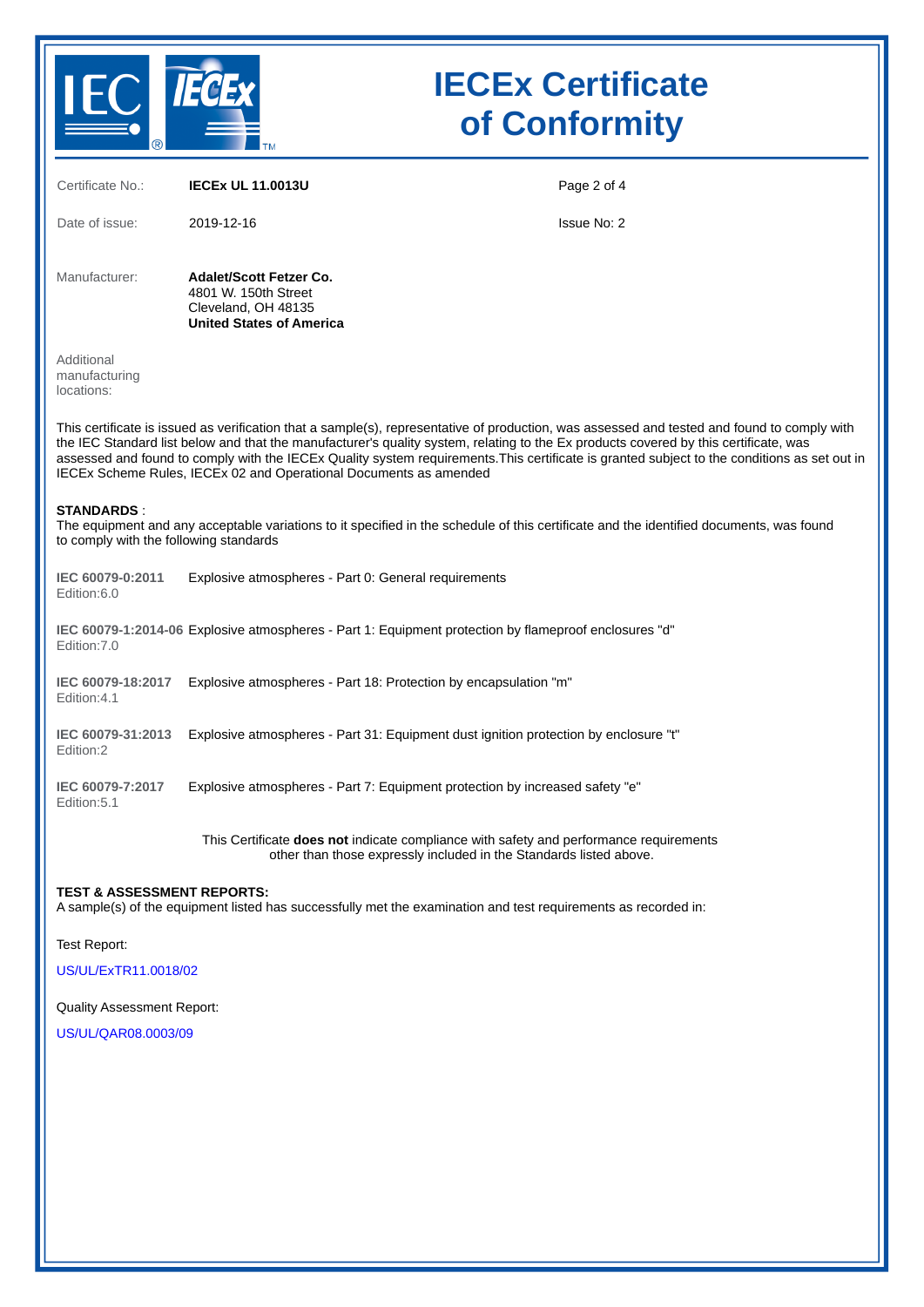

## **IECEx Certificate of Conformity**

Certificate No.: **IECEx UL 11.0013U**

Date of issue: 2019-12-16

Page 3 of 4

Issue No: 2

### **Ex Component(s) covered by this certificate is described below:**

The ELP-Series push-to-test pilot lights are intendec for connection to the Cat. No. EBT contact block via a mounting bracket, both manufactured by Adalet, and intended to be mounted in an increased safety enclosure. The pilot light comes in 120 V, 12 V, or 24 V AC/ DC versions, with a single LED and an amber, green, red or white cap. The LED is encapsulated through the base of the pilot light. The pilot light has an AL 6061 T6 metallic body and a Lexan 103 or 143 plastic cap.

**Please see Annex for additional information and Schedule of Limitations**.

#### **SCHEDULE OF LIMITATIONS:**

- Device must be mounted on a flat surface in a suitable 'Ex eb' increased safety enclosure and installed in accordance with installation instructions DS848.
- To maintain IP66 rating and/or Dust protection method 'tb', a minimum of three gaskets must be installed in accordance with applicable installation instructions DS848.
- All power is to be shut off before connecting/disconnecting the conductors from the terminals.
- For ambient temperatures below –10 C°, use field wiring suitable for the minimum ambient temperature.
- The water absorption test per Clause 8.1 of IEC 60079-18 has not been performed on this device due to the encapsulant being housed entirely within the pilot light cap and body.
- Only for use with the Cat. No. EBT contact block. One provided as standard.
- The Cat. No. EBT contact block will accommodate wire sizes from 22 AWG (0.5 mm<sup>2</sup>) to 12 AWG (4 mm<sup>2</sup>), with a maximum of two wires per terminal. Strip wire insulation 10-12 mm. Tighten terminal screws 7 to 10 in-lbs (0.8 to 1.2 N-m).
- The Cat. No. EBT contact block must be mounted to provide a minimum of 10 mm clearance to any conductive surfaces.
- When used with the Cat. No. EBT contact block, the device reaches a maximum temperature of 64°C corresponding to a temperature code of T6.
- During installation, wire leads from the LED circuit may be terminated on the EBT contact block or may utilize appropriate crimping or soldering facilities.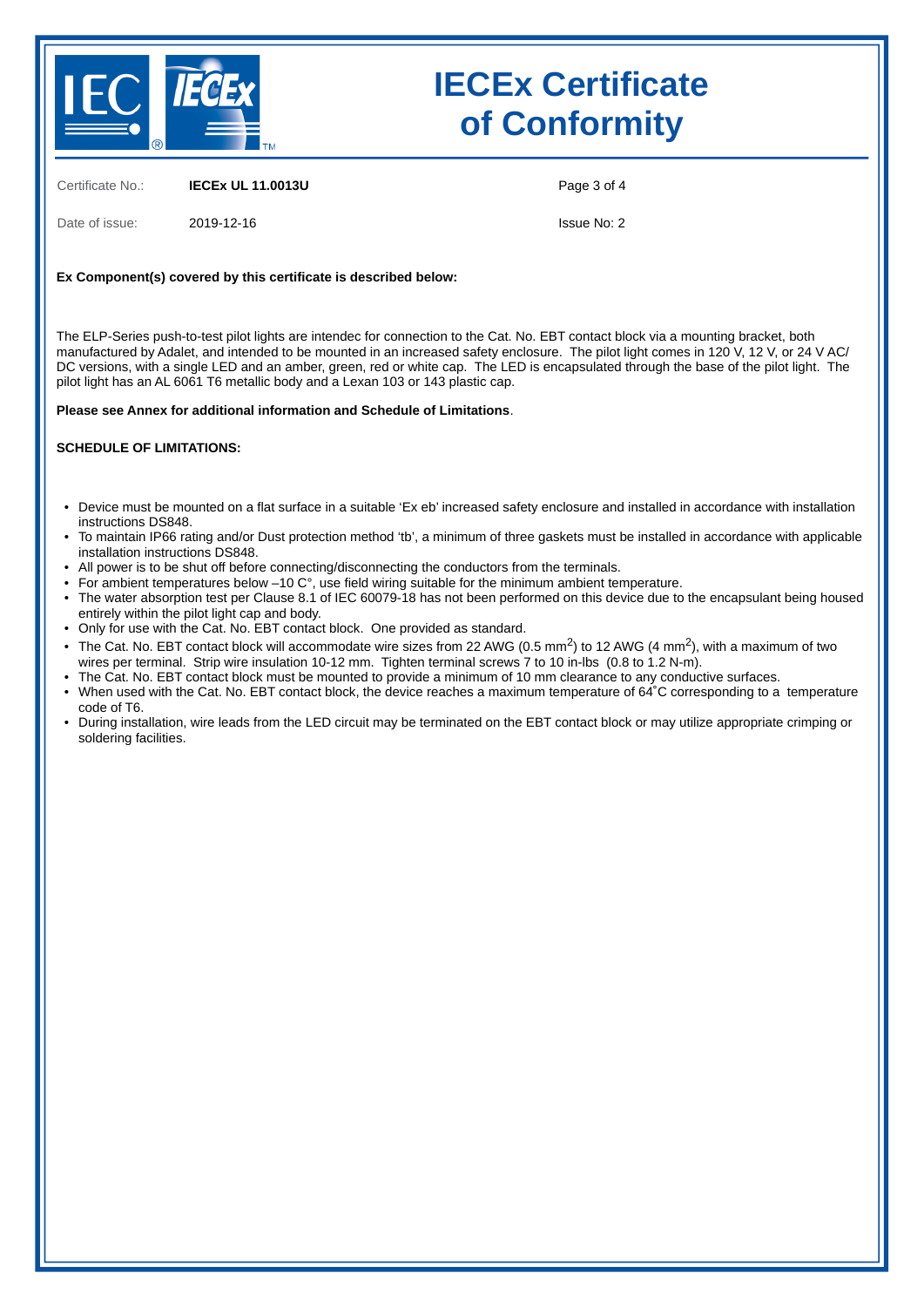

## **IECEx Certificate of Conformity**

Certificate No.: **IECEx UL 11.0013U**

Page 4 of 4

Date of issue: 2019-12-16

Issue No: 2

#### **DETAILS OF CERTIFICATE CHANGES (for issues 1 and above)**

Issue 1: Added two new encapsulant options for ELP Series Pilot lights. Updated IEC 60079-0 4th Edition to IEC 60079-0 6th Ed. and updated IEC 61241-0 and IEC 61241-1 to IEC 60079-31 2nd Ed. Updated applicable marking strings and drawings with requirements for new editions of the standards.

Issue 2: Minor drawing updates. Updates IEC 60079-7, Ed. 5.0 to 5.1 and updates IEC 60079-18, Ed. 4.0 to Ed. 4.1.

**Annex:**

[Annex to IECEx UL 11.0013U Issue 2.pdf](https://www.iecex-certs.com/deliverables/CERT/45370/view)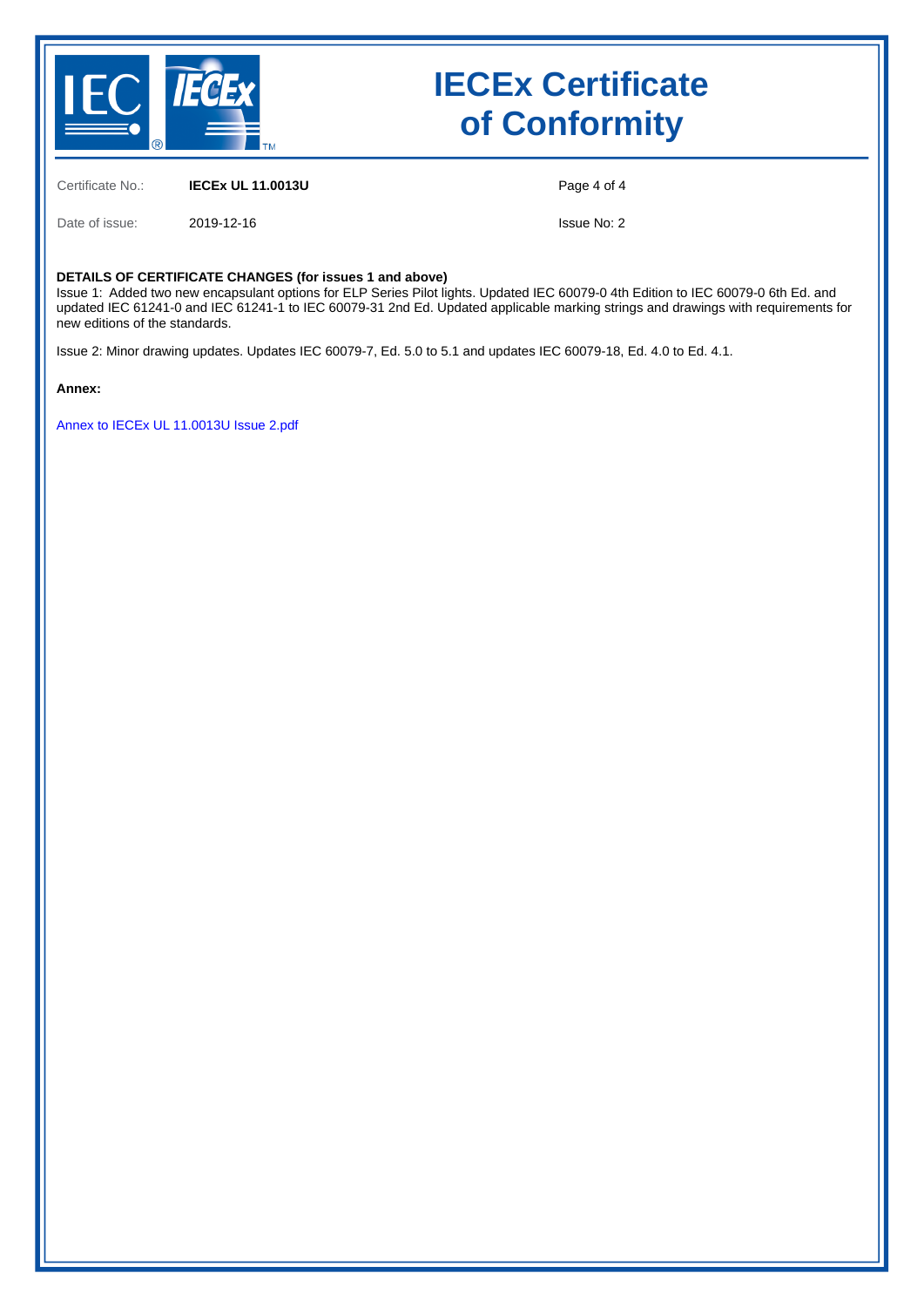

# **IECEx Certificate of Conformity**

Certificate No.: IECEx UL 11.0013U

Issue No.: 2 Page 1 of 2

## **TYPE DESIGNATION**

Nomenclature for ELP-Series Pilot Lights:

| ELP                                                                                 | <u>А</u><br>П              | 120<br>Ш                            |
|-------------------------------------------------------------------------------------|----------------------------|-------------------------------------|
|                                                                                     | ELP - Series Designation   | I – Push-To-Test Pilot Light Series |
| $A -$ Amber<br>G – Green<br>$R - Red$<br>W - White                                  | II - Pilot Light Cap Color |                                     |
| $III - Voltage Option$<br>120 - 120 V AC/DC<br>12 – 12 V AC/DC<br>$24 - 24$ V AC/DC |                            |                                     |

### **PARAMETERS RELATING TO THE SAFETY**

12 VAC/DC, 0.31 W, 24 V AC/DC, 0.58 W, 120 VAC/DC, 1.53 W

### **MARKING**

.

| CAT NO: ELP SERIES<br><b>ADALET</b><br>4801 W 150TH, CLEVELAND, OH 44135 USA                                                                                                                                         | <b>VOLT</b><br><b>WATT</b>                                        | <b>SEE INSTALLATION</b><br>$\sum$ instruction document                                                                                                                                                     |      |  |
|----------------------------------------------------------------------------------------------------------------------------------------------------------------------------------------------------------------------|-------------------------------------------------------------------|------------------------------------------------------------------------------------------------------------------------------------------------------------------------------------------------------------|------|--|
| CII, Div 2, Grp ABCD<br>CI II Grp EFG (CANADA ONLY) Type 4.4X,12,13<br>Class 1, Zone 1, AEx db eb mb IIC T6 Gb -40 °C $\leq$ Ta $\leq$ +60 °C $\leq$ UU us<br>$EX$ db eb mb IIC T6 Gb X -40 °C $\le$ Ta $\le$ +60 °C | INO.CONT.EQ<br>FOR USE IN<br><b>HAZARDOUS</b><br><b>LOCATIONS</b> | Ex db eb mb IIC Gb -40 °C $\le$ Ta $\le$ +60 °C<br>Ex tb IIIC Db IP66<br><b>IECEX UL 11.0013U</b><br>0539 & II 2 G Ex db eb mb IIC Gb<br>0539 @ II 2 D Ex tb IIIC Db IP66<br><b>DEMKO 11 ATEX 1005210U</b> | YEAR |  |

### **ROUTINE EXAMINATIONS AND TESTS**

- A visual inspection of the encapsulant is required per Clause 9.1 of IEC 60079-18. No damage shall be evident such as cracks, exposure of the encapsulated parts, flaking, inadmissible shrinkage, swelling decomposition, failure in adhesion or softening.
- A routine dielectric test according to IEC 60079-18, Clause 9.2, is required on the ELP-Series pilot lights. The devices shall withstand 1500 V r.m.s. for at least 1 second or 1800 V r.m.s. for 100 ms without dielectric breakdown or arcing occurring.